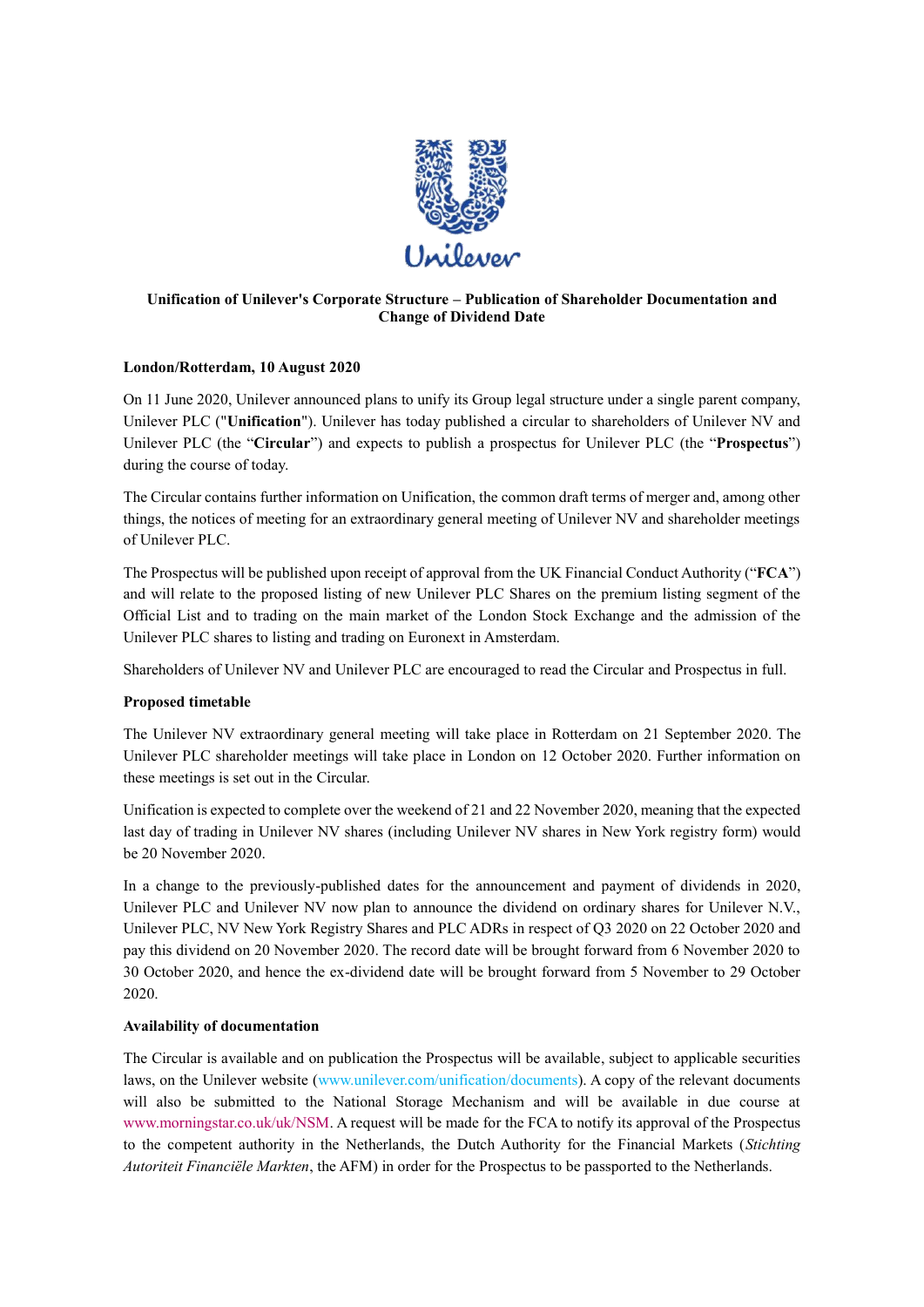#### **Enquiries**

| <b>Unilever PLC</b>     | <b>Unilever NV</b> |
|-------------------------|--------------------|
| Unilever House          | Weena 455          |
| 100 Victoria Embankment | 3013 AL Rotterdam  |
| London EC4Y 0DY         | The Netherlands    |
| United Kingdom          |                    |

**Media:** Media Relations team **Investors**: Investor Relations team UK +44 78 2527 3767 [lucila.zambrano@unilever.com](mailto:lucila.zambrano@unilever.com) +44 20 7822 683[0 investor.relations@unilever.com](mailto:investor.relations@unilever.com) +44 77 7999 9683 [JSibun@tulchangroup.com](mailto:JSibun@tulchangroup.com) NL +31 10 217 4844 [els-de.bruin@unilever.com](mailto:els-de.bruin@unilever.com) +31 62 375 8385 [marlous-den.brieman@unilever.com](mailto:marlous-den.brieman@unilever.com)

#### **SAFE HARBOUR**

This announcement may contain forward-looking statements, including 'forward-looking statements' within the meaning of the United States Private Securities Litigation Reform Act of 1995. Words such as 'will', 'aim', 'expects', 'anticipates', 'intends', 'looks', 'believes', 'vision', or the negative of these terms and other similar expressions of future performance or results, and their negatives, are intended to identify such forward-looking statements. These forward-looking statements are based upon current expectations and assumptions regarding anticipated developments and other factors affecting the Unilever Group (the "**Group**" or "**Unilever**"). They are not historical facts, nor are they guarantees of future performance. Because these forward-looking statements involve risks and uncertainties, there are important factors that could cause actual results to differ materially from those expressed or implied by these forward-looking statements. Among other risks and uncertainties, the material or principal factors which could cause actual results to differ materially are: Unilever's global brands not meeting consumer preferences; Unilever's ability to innovate and remain competitive; Unilever's investment choices in its portfolio management; the effect of climate change on Unilever's business; Unilever's ability to find sustainable solutions to its plastic packaging; significant changes or deterioration in customer relationships; the recruitment and retention of talented employees; disruptions in our supply chain and distribution; increases or volatility in the cost of raw materials and commodities; the production of safe and high quality products; secure and reliable IT infrastructure; execution of acquisitions, divestitures and business transformation projects; economic, social and political risks and natural disasters; financial risks; failure to meet high and ethical standards; and managing regulatory, tax and legal matters. A number of these risks have increased as a result of the current COVID-19 pandemic. These forward-looking statements speak only as of the date of this document. Except as required by any applicable law or regulation, the Group expressly disclaims any obligation or undertaking to release publicly any updates or revisions to any forward-looking statements contained herein to reflect any change in the Group's expectations with regard thereto or any change in events, conditions or circumstances on which any such statement is based. Further details of potential risks and uncertainties affecting the Group are described in the Group's filings with the London Stock Exchange, Euronext Amsterdam and the US Securities and Exchange Commission (the "SEC"), including in the Annual Report on Form 20-F 2019 and the Unilever Annual Report and Accounts 2019.

## **IMPORTANT INFORMATION**